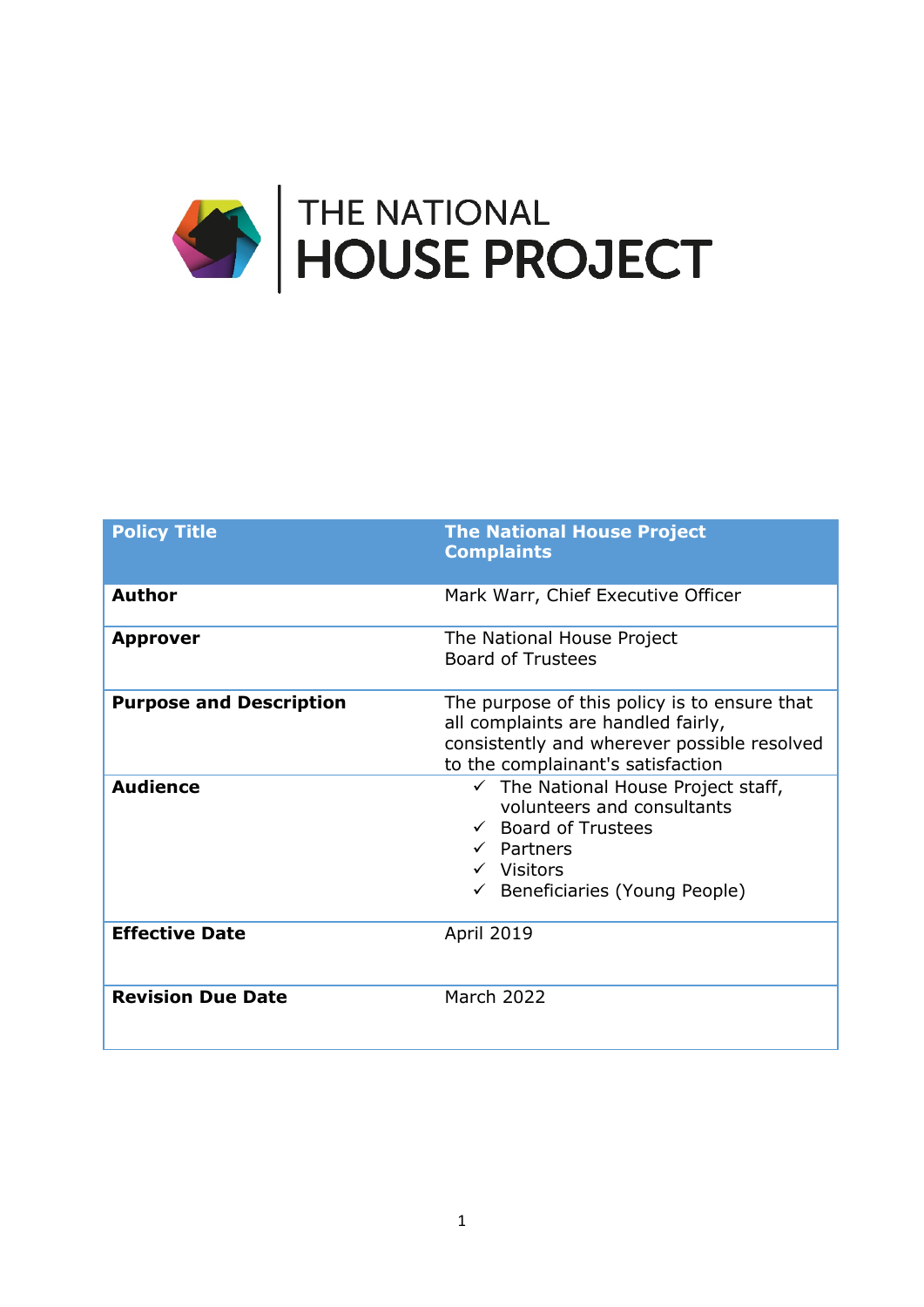# **Contents**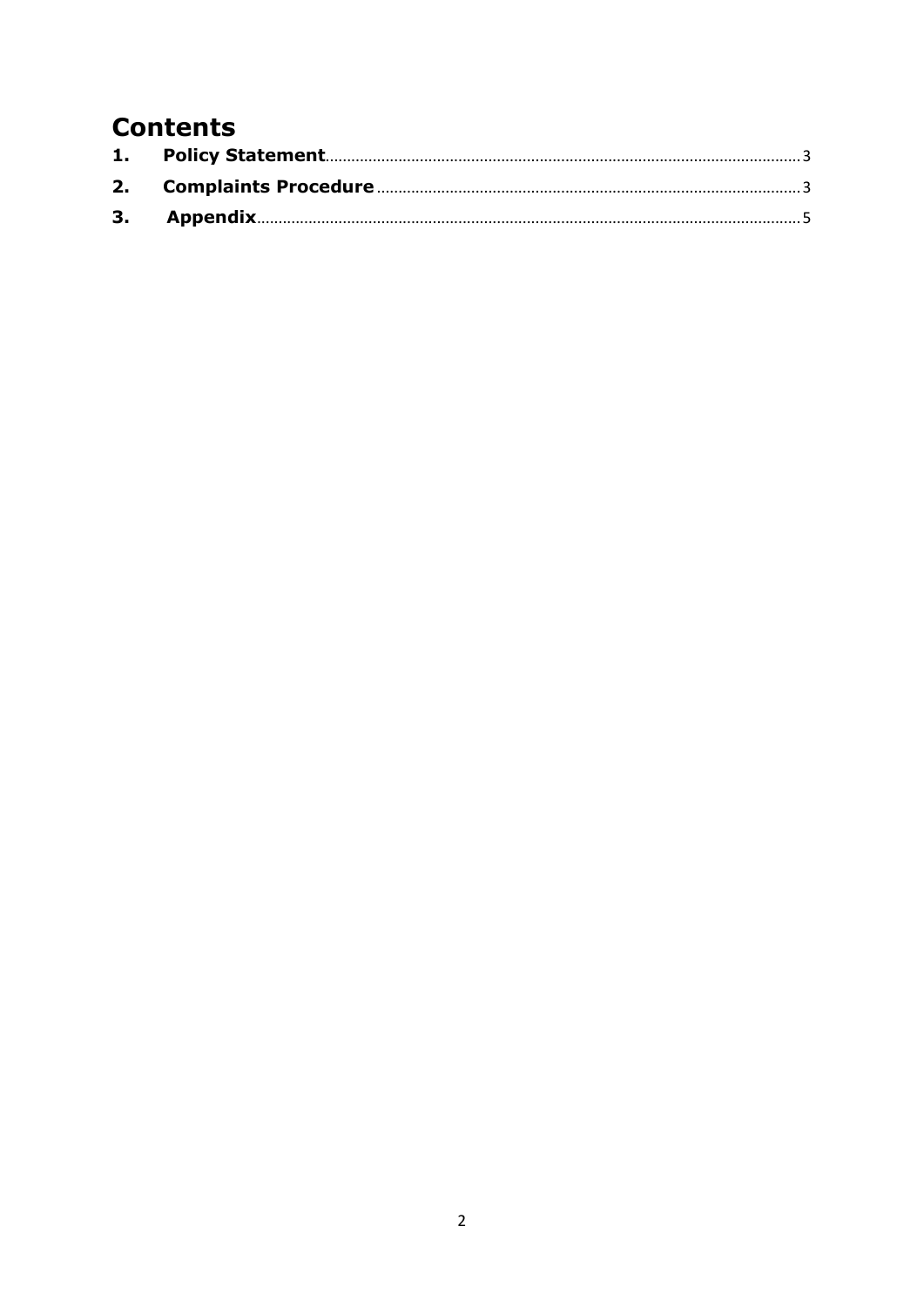# **1. Policy Statement**

<span id="page-2-0"></span>The National House Project aims to be a learning organisation. We welcome all comments and feedback about the way we work, whether positive or negativeso that we can do even better in the future. The National House Project is committed to excellent service. We regard complaints as an opportunity to learn and to improve. If you have a complaint about us or problem, we will aim to resolve it as quickly and efficiently as possible in a personal, fair and confidential way.

# <span id="page-2-1"></span>**2. Complaints Procedure**

# **Scope of the procedure**

This Complaints procedure applies to complaints about the organisation from young people and staff in the Local Authorities where they are contracted to the National House Project. It does not apply to complaints from the organisation's staff or volunteers, which are considered under the organisation's grievance and problem-solving procedures.

The purpose of our complaints handling procedures is to ensure that we:

- listen and are responsive to people who raise an issue with us
- respond swiftly and at a level close to the point of service delivery
- are fair and consistent
- offer solutions and/or explanations
- offer complainants recourse to someone more senior/more independent if they wish
- ensure that staff who are mentioned in complaints receive support
- respect confidentiality
- record complaints consistently, and monitor what we record
- use complaints positively as an opportunity for learning and improvement.

In making a complaint we believe most people want:

- to be listened to;
- to have the problem accepted as important;
- to be offered a solution or explanation;
- to have their distress acknowledged and
- to be assured the same thing will not happen again.

It is therefore essential that people raising a complaint are involved in discussing their concerns and in finding solutions.

The procedure will have the following stages:

### **1st stage - Informal Discussion**

This will normally be between the complainant and a member of staff or a consultant engaged by the National House Project to do specific pieces of work. It will attempt to establish that the complainant wants to make a complaint, what the complaint is and, if possible, to find a resolution to the complaint that all involved find acceptable. The first stage should take place as soon as possible and within no more than a week of the complainant raising the matter.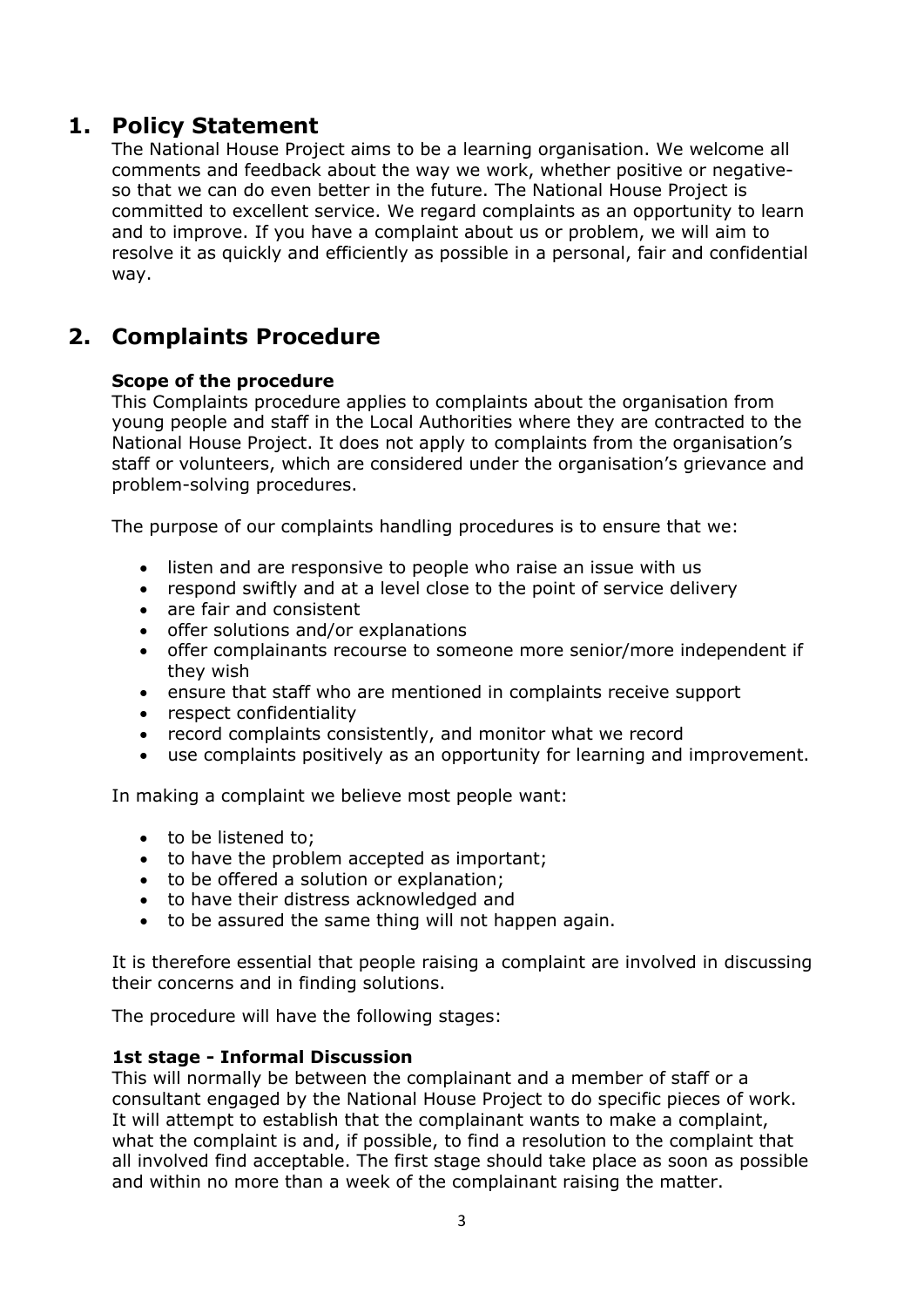#### **2nd stage - Formal Complaints**

If not satisfied, the complainant can register a formal complaint either verbally or in writing. If the complaint is regarding a member of staff, it will be investigated using the disciplinary procedure. If the complaint is regarding a consultant it will be investigated using a formal process.

#### **3rd Stage - Appeal**

If the complainant is not satisfied with the outcome of stage two, the complainant should be told in writing how to escalate their complaint to the next level within The National House Project.

#### **4th Stage – Independent Review**

If the complainant remains dissatisfied after The National House Project has investigated the complaint, they can ask for the complaint to be reviewed by the Board of Trustees.

#### **Recording Complaints**

All complaints will be recorded. The record will include the date of the complaint, the complainant's name and address unless they wish to remain anonymous, the form of it (i.e. in writing or verbal), who received it, what the details of the complaint were, and what action was taken, by whom and on what timetable.

#### **Monitoring Complaints**

The CEO will report annually to the Board on complaints during the year and policies and procedures will be reviewed if appropriate.

#### **Publicity**

The Procedure will be made available to all service users on the website.